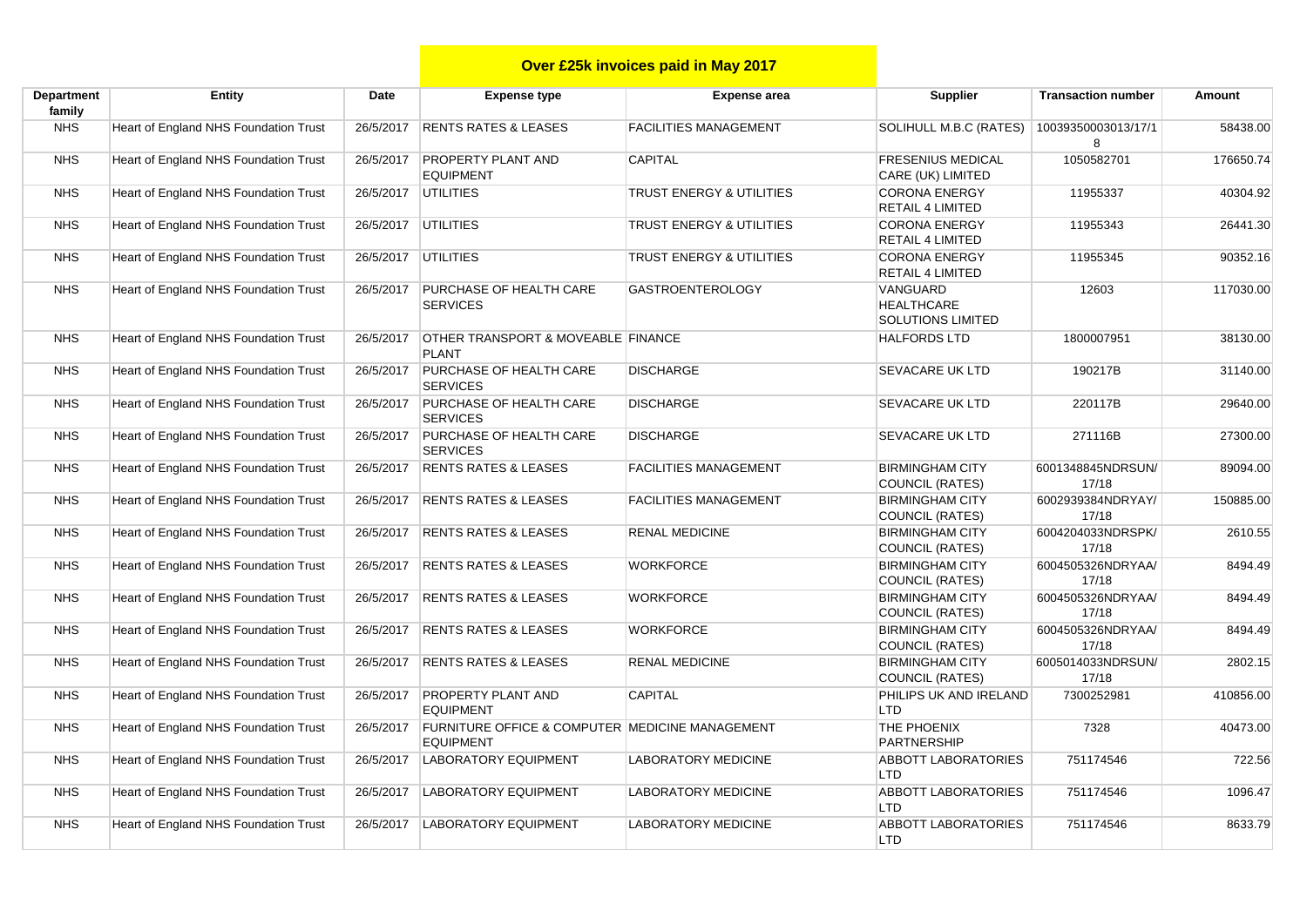| <b>NHS</b> | Heart of England NHS Foundation Trust | 26/5/2017 | <b>LABORATORY EQUIPMENT</b>    | <b>LABORATORY MEDICINE</b>  | <b>ABBOTT LABORATORIES</b><br>LTD            | 751174546    | 25131.99  |
|------------|---------------------------------------|-----------|--------------------------------|-----------------------------|----------------------------------------------|--------------|-----------|
| <b>NHS</b> | Heart of England NHS Foundation Trust | 26/5/2017 | <b>LABORATORY EQUIPMENT</b>    | <b>LABORATORY MEDICINE</b>  | <b>ABBOTT LABORATORIES</b><br>LTD            | 751174546    | 30160.36  |
| <b>NHS</b> | Heart of England NHS Foundation Trust | 26/5/2017 | <b>LABORATORY EQUIPMENT</b>    | <b>LABORATORY MEDICINE</b>  | <b>ABBOTT LABORATORIES</b><br><b>LTD</b>     | 751174546    | 56943.95  |
| <b>NHS</b> | Heart of England NHS Foundation Trust | 26/5/2017 | <b>LABORATORY EQUIPMENT</b>    | <b>LABORATORY MEDICINE</b>  | <b>ABBOTT LABORATORIES</b><br><b>LTD</b>     | 751174546    | 1533.71   |
| <b>NHS</b> | Heart of England NHS Foundation Trust | 26/5/2017 | <b>LABORATORY EQUIPMENT</b>    | <b>LABORATORY MEDICINE</b>  | <b>ABBOTT LABORATORIES</b><br><b>LTD</b>     | 751174546    | 13128.78  |
| <b>NHS</b> | Heart of England NHS Foundation Trust | 26/5/2017 | <b>LABORATORY EQUIPMENT</b>    | <b>LABORATORY MEDICINE</b>  | <b>ABBOTT LABORATORIES</b><br>LTD            | 751174546    | 407.27    |
| <b>NHS</b> | Heart of England NHS Foundation Trust | 26/5/2017 | <b>LABORATORY EQUIPMENT</b>    | LABORATORY MEDICINE         | <b>ABBOTT LABORATORIES</b><br><b>LTD</b>     | 751174546    | 15333.52  |
| <b>NHS</b> | Heart of England NHS Foundation Trust | 26/5/2017 | <b>LABORATORY EQUIPMENT</b>    | LABORATORY MEDICINE         | <b>ABBOTT LABORATORIES</b><br>LTD            | 751174546    | 146.67    |
| <b>NHS</b> | Heart of England NHS Foundation Trust | 26/5/2017 | <b>LABORATORY EQUIPMENT</b>    | LABORATORY MEDICINE         | <b>ABBOTT LABORATORIES</b><br>LTD            | 751174546    | 30723.72  |
| <b>NHS</b> | Heart of England NHS Foundation Trust | 26/5/2017 | <b>LABORATORY EQUIPMENT</b>    | LABORATORY MEDICINE         | <b>ABBOTT LABORATORIES</b><br>LTD            | 751174546    | 2643.78   |
| <b>NHS</b> | Heart of England NHS Foundation Trust | 26/5/2017 | <b>LABORATORY EQUIPMENT</b>    | LABORATORY MEDICINE         | <b>ABBOTT LABORATORIES</b><br>LTD            | 751174546    | 12025.88  |
| <b>NHS</b> | Heart of England NHS Foundation Trust | 26/5/2017 | <b>LABORATORY EQUIPMENT</b>    | LABORATORY MEDICINE         | <b>ABBOTT LABORATORIES</b><br><b>LTD</b>     | 751174546    | 21523.72  |
| <b>NHS</b> | Heart of England NHS Foundation Trust | 26/5/2017 | <b>LABORATORY EQUIPMENT</b>    | <b>LABORATORY MEDICINE</b>  | <b>ABBOTT LABORATORIES</b><br><b>LTD</b>     | 751174546    | 14328.28  |
| <b>NHS</b> | Heart of England NHS Foundation Trust | 26/5/2017 | CONTRACT HOTEL SERVICES        | <b>HOTEL SERVICES</b>       | <b>G4S FACILITIES</b><br>MANAGEMENT (UK) LTD | 90191755     | 841656.41 |
| <b>NHS</b> | Heart of England NHS Foundation Trust | 26/5/2017 | <b>QUALIFIED AGENCY NURSES</b> | <b>CARDIOLOGY</b>           | <b>ACTON BANKS</b><br><b>HEALTHCARE</b>      | HEFT2-162610 | 320.17    |
| <b>NHS</b> | Heart of England NHS Foundation Trust | 26/5/2017 | <b>QUALIFIED AGENCY NURSES</b> | <b>RENAL MEDICINE</b>       | <b>ACTON BANKS</b><br><b>HEALTHCARE</b>      | HEFT2-162610 | 320.17    |
| <b>NHS</b> | Heart of England NHS Foundation Trust | 26/5/2017 | <b>QUALIFIED AGENCY NURSES</b> | <b>DIABETES</b>             | <b>ACTON BANKS</b><br><b>HEALTHCARE</b>      | HEFT2-162610 | 370.87    |
| <b>NHS</b> | Heart of England NHS Foundation Trust | 26/5/2017 | <b>QUALIFIED AGENCY NURSES</b> | CARDIOLOGY                  | <b>ACTON BANKS</b><br><b>HEALTHCARE</b>      | HEFT2-162610 | 640.34    |
| <b>NHS</b> | Heart of England NHS Foundation Trust | 26/5/2017 | <b>QUALIFIED AGENCY NURSES</b> | <b>ACUTE MEDICINE</b>       | <b>ACTON BANKS</b><br><b>HEALTHCARE</b>      | HEFT2-162610 | 1256.97   |
| <b>NHS</b> | Heart of England NHS Foundation Trust | 26/5/2017 | QUALIFIED AGENCY NURSES        | <b>ELDERLY MEDICINE</b>     | <b>ACTON BANKS</b><br><b>HEALTHCARE</b>      | HEFT2-162610 | 360.73    |
| <b>NHS</b> | Heart of England NHS Foundation Trust | 26/5/2017 | <b>QUALIFIED AGENCY NURSES</b> | <b>GYNAECOLOGY</b>          | <b>ACTON BANKS</b><br><b>HEALTHCARE</b>      | HEFT2-162610 | 360.73    |
| <b>NHS</b> | Heart of England NHS Foundation Trust | 26/5/2017 | <b>QUALIFIED AGENCY NURSES</b> | <b>RESPIRATORY MEDICINE</b> | <b>ACTON BANKS</b><br><b>HEALTHCARE</b>      | HEFT2-162610 | 640.34    |
| <b>NHS</b> | Heart of England NHS Foundation Trust | 26/5/2017 | QUALIFIED AGENCY NURSES        | <b>THORACIC SURGERY</b>     | <b>ACTON BANKS</b><br><b>HEALTHCARE</b>      | HEFT2-162610 | 1015.71   |
| <b>NHS</b> | Heart of England NHS Foundation Trust | 26/5/2017 | QUALIFIED AGENCY NURSES        | <b>ACUTE MEDICINE</b>       | <b>ACTON BANKS</b><br><b>HEALTHCARE</b>      | HEFT2-162610 | 1334.75   |
| <b>NHS</b> | Heart of England NHS Foundation Trust | 26/5/2017 | <b>QUALIFIED AGENCY NURSES</b> | <b>GENERAL SURGERY</b>      | <b>ACTON BANKS</b><br><b>HEALTHCARE</b>      | HEFT2-162610 | 360.73    |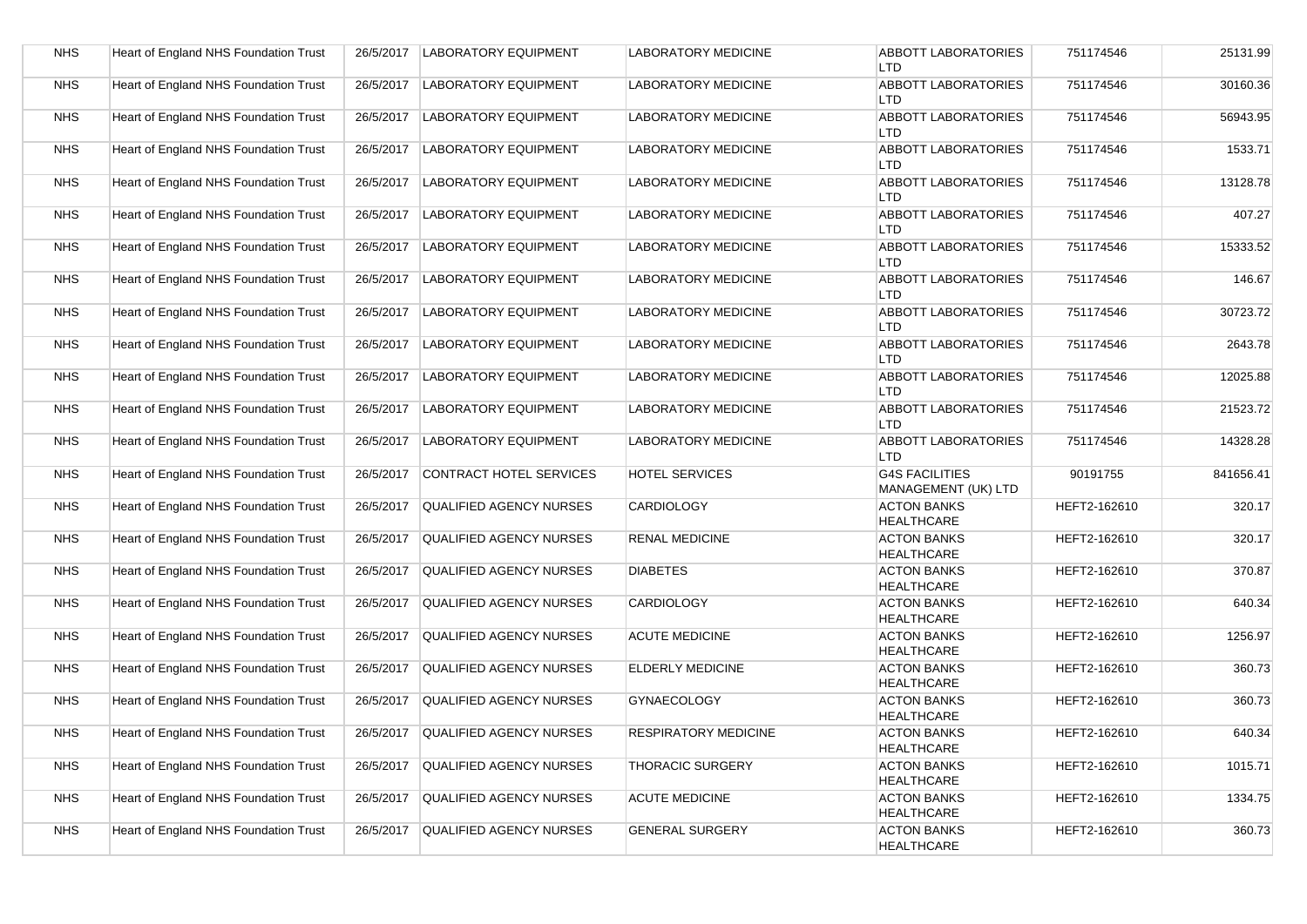| <b>NHS</b> | Heart of England NHS Foundation Trust        | 26/5/2017 | <b>QUALIFIED AGENCY NURSES</b>                 | <b>GENERAL MEDICINE</b>          | <b>ACTON BANKS</b><br><b>HEALTHCARE</b>                                                  | HEFT2-162610 | 374.25    |
|------------|----------------------------------------------|-----------|------------------------------------------------|----------------------------------|------------------------------------------------------------------------------------------|--------------|-----------|
| <b>NHS</b> | Heart of England NHS Foundation Trust        | 26/5/2017 | <b>QUALIFIED AGENCY NURSES</b>                 | <b>STROKE</b>                    | <b>ACTON BANKS</b><br><b>HEALTHCARE</b>                                                  | HEFT2-162610 | 1272.68   |
| <b>NHS</b> | Heart of England NHS Foundation Trust        | 26/5/2017 | <b>QUALIFIED AGENCY NURSES</b>                 | <b>TRAUMA &amp; ORTHOPAEDICS</b> | <b>ACTON BANKS</b><br><b>HEALTHCARE</b>                                                  | HEFT2-162610 | 1392.22   |
| <b>NHS</b> | <b>Heart of England NHS Foundation Trust</b> | 26/5/2017 | <b>QUALIFIED AGENCY NURSES</b>                 | <b>GENERAL MEDICINE</b>          | <b>ACTON BANKS</b><br><b>HEALTHCARE</b>                                                  | HEFT2-162610 | 5509.21   |
| <b>NHS</b> | Heart of England NHS Foundation Trust        | 26/5/2017 | QUALIFIED AGENCY NURSES                        | <b>RESPIRATORY MEDICINE</b>      | <b>ACTON BANKS</b><br><b>HEALTHCARE</b>                                                  | HEFT2-162610 | 701.18    |
| <b>NHS</b> | <b>Heart of England NHS Foundation Trust</b> | 26/5/2017 | <b>QUALIFIED AGENCY NURSES</b>                 | <b>ELDERLY MEDICINE</b>          | <b>ACTON BANKS</b><br><b>HEALTHCARE</b>                                                  | HEFT2-162610 | 2640.20   |
| <b>NHS</b> | <b>Heart of England NHS Foundation Trust</b> | 26/5/2017 | <b>QUALIFIED AGENCY NURSES</b>                 | <b>ELDERLY MEDICINE</b>          | <b>ACTON BANKS</b><br><b>HEALTHCARE</b>                                                  | HEFT2-162610 | 320.17    |
| <b>NHS</b> | Heart of England NHS Foundation Trust        | 26/5/2017 | <b>QUALIFIED AGENCY NURSES</b>                 | <b>GYNAECOLOGY</b>               | <b>ACTON BANKS</b><br><b>HEALTHCARE</b>                                                  | HEFT2-162610 | 320.17    |
| <b>NHS</b> | Heart of England NHS Foundation Trust        | 26/5/2017 | QUALIFIED AGENCY NURSES                        | <b>GENERAL SURGERY</b>           | <b>ACTON BANKS</b>                                                                       | HEFT2-162610 | 351.72    |
|            |                                              |           |                                                |                                  | <b>HEALTHCARE</b>                                                                        |              |           |
| <b>NHS</b> | Heart of England NHS Foundation Trust        | 26/5/2017 | <b>QUALIFIED AGENCY NURSES</b>                 | <b>TRAUMA &amp; ORTHOPAEDICS</b> | <b>ACTON BANKS</b><br><b>HEALTHCARE</b>                                                  | HEFT2-162610 | 694.42    |
| <b>NHS</b> | Heart of England NHS Foundation Trust        | 26/5/2017 | <b>QUALIFIED AGENCY NURSES</b>                 | <b>DIABETES</b>                  | <b>ACTON BANKS</b><br><b>HEALTHCARE</b>                                                  | HEFT2-162610 | 747.36    |
| <b>NHS</b> | <b>Heart of England NHS Foundation Trust</b> | 26/5/2017 | <b>QUALIFIED AGENCY NURSES</b>                 | <b>GASTROENTEROLOGY</b>          | <b>ACTON BANKS</b><br><b>HEALTHCARE</b>                                                  | HEFT2-162610 | 2281.74   |
| <b>NHS</b> | Heart of England NHS Foundation Trust        | 26/5/2017 | QUALIFIED AGENCY NURSES                        | <b>GENERAL SURGERY</b>           | <b>ACTON BANKS</b><br><b>HEALTHCARE</b>                                                  | HEFT2-162610 | 370.87    |
| <b>NHS</b> | Heart of England NHS Foundation Trust        | 26/5/2017 | QUALIFIED AGENCY NURSES                        | <b>RESPIRATORY MEDICINE</b>      | <b>ACTON BANKS</b><br><b>HEALTHCARE</b>                                                  | HEFT2-162610 | 2083.28   |
| <b>NHS</b> | Heart of England NHS Foundation Trust        | 26/5/2017 | QUALIFIED AGENCY NURSES                        | <b>CARDIOLOGY</b>                | <b>ACTON BANKS</b><br><b>HEALTHCARE</b>                                                  | HEFT2-162610 | 320.17    |
| <b>NHS</b> | Heart of England NHS Foundation Trust        | 26/5/2017 | QUALIFIED AGENCY NURSES                        | TRAUMA & ORTHOPAEDICS            | <b>ACTON BANKS</b><br><b>HEALTHCARE</b>                                                  | HEFT2-162610 | 320.17    |
| <b>NHS</b> | Heart of England NHS Foundation Trust        | 26/5/2017 | QUALIFIED AGENCY NURSES                        | <b>INFECTIOUS DISEASES</b>       | <b>ACTON BANKS</b><br><b>HEALTHCARE</b>                                                  | HEFT2-162610 | 334.80    |
| <b>NHS</b> | Heart of England NHS Foundation Trust        | 26/5/2017 | <b>PROPERTY PLANT AND</b><br><b>EQUIPMENT</b>  | <b>CAPITAL</b>                   | KCOM GROUP PUBLIC<br>LIMITED COMPANY T/A<br><b>AFFINITI</b>                              | INV0258241   | 316521.60 |
| <b>NHS</b> | Heart of England NHS Foundation Trust        | 19/5/2017 | PURCHASE OF HEALTHCARE<br><b>SERVICES NHS</b>  | <b>EMERGENCY CARE MANAGEMENT</b> | <b>BIRMINGHAM AND</b><br>SOLIHULL MENTAL<br><b>HEALTH NHS</b><br><b>FOUNDATION TRUST</b> | 0000034880   | 113322.42 |
| <b>NHS</b> | Heart of England NHS Foundation Trust        | 19/5/2017 | <b>RAW MATERIALS AND</b><br><b>CONSUMABLES</b> | ALL WARDS AND DEPTS              | NHS SUPPLY CHAIN.                                                                        | 1017221197   | 209620.60 |
| <b>NHS</b> | Heart of England NHS Foundation Trust        | 19/5/2017 | <b>RAW MATERIALS AND</b><br><b>CONSUMABLES</b> | ALL WARDS AND DEPTS              | NHS SUPPLY CHAIN.                                                                        | 1017226721   | 243950.19 |
| <b>NHS</b> | Heart of England NHS Foundation Trust        | 19/5/2017 | <b>RAW MATERIALS AND</b><br><b>CONSUMABLES</b> | ALL WARDS AND DEPTS              | NHS SUPPLY CHAIN.                                                                        | 1017232033   | 260365.53 |
| <b>NHS</b> | Heart of England NHS Foundation Trust        | 19/5/2017 | <b>RAW MATERIALS AND</b><br><b>CONSUMABLES</b> | ALL WARDS AND DEPTS              | NHS SUPPLY CHAIN.                                                                        | 1017238842   | 276693.66 |
| <b>NHS</b> | Heart of England NHS Foundation Trust        | 19/5/2017 | <b>RAW MATERIALS AND</b><br><b>CONSUMABLES</b> | ALL WARDS AND DEPTS              | NHS SUPPLY CHAIN.                                                                        | 1017241047   | 231804.29 |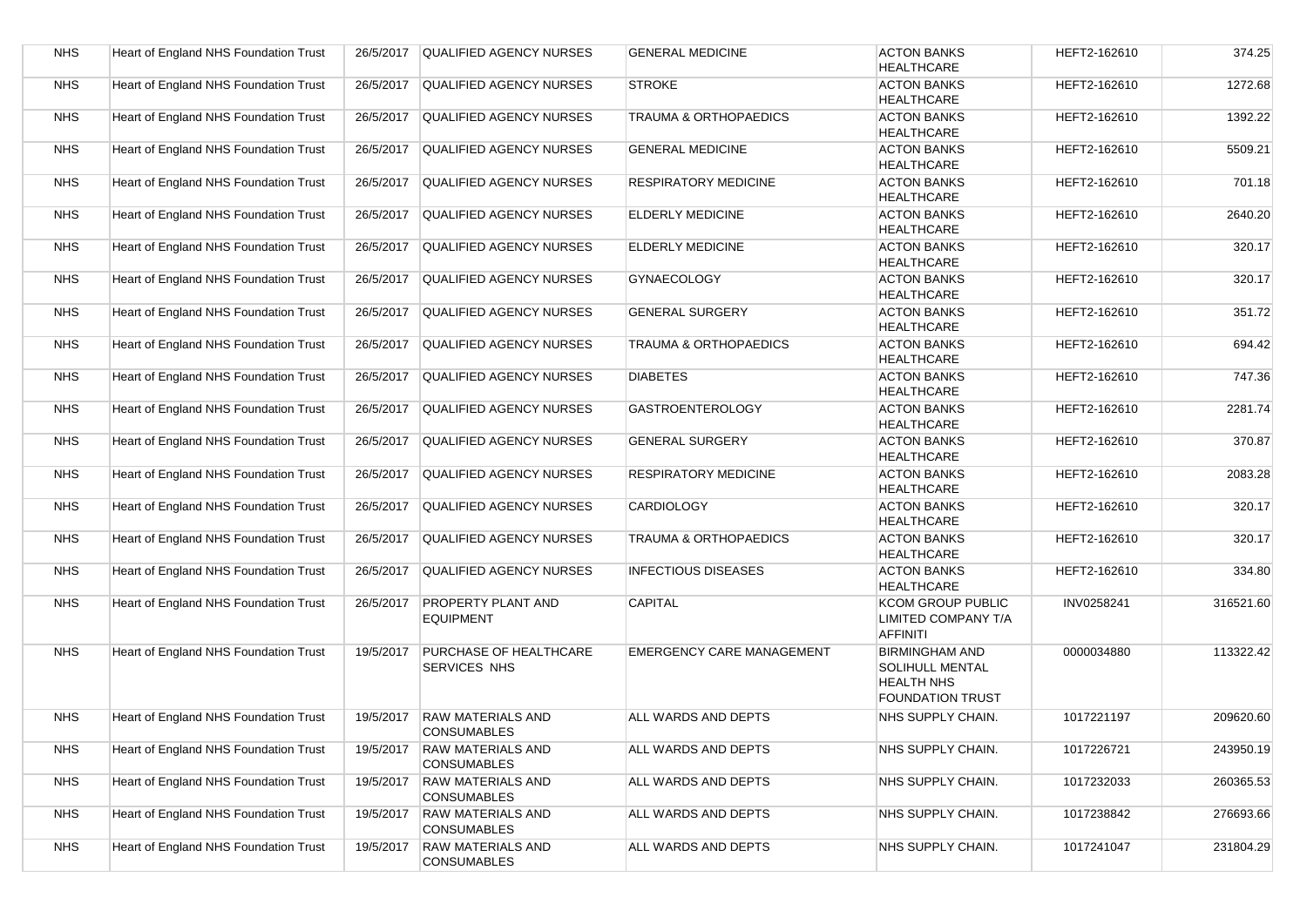| <b>NHS</b> | Heart of England NHS Foundation Trust | 19/5/2017 | <b>PROPERTY PLANT AND</b><br><b>EQUIPMENT</b>        | <b>CAPITAL</b>             | <b>FRESENIUS MEDICAL</b><br>CARE (UK) LIMITED                       | 1050580473 | 176652.00 |
|------------|---------------------------------------|-----------|------------------------------------------------------|----------------------------|---------------------------------------------------------------------|------------|-----------|
| <b>NHS</b> | Heart of England NHS Foundation Trust | 19/5/2017 | <b>UTILITIES</b>                                     | TRUST ENERGY & UTILITIES   | <b>CORONA ENERGY</b><br><b>RETAIL 4 LIMITED</b>                     | 11870176   | 29269.15  |
| <b>NHS</b> | Heart of England NHS Foundation Trust | 19/5/2017 | <b>UTILITIES</b>                                     | TRUST ENERGY & UTILITIES   | <b>CORONA ENERGY</b><br><b>RETAIL 4 LIMITED</b>                     | 11955330   | 56167.96  |
| <b>NHS</b> | Heart of England NHS Foundation Trust | 19/5/2017 | <b>PURCHASE OF HEALTH CARE</b><br><b>SERVICES</b>    | <b>GASTROENTEROLOGY</b>    | VANGUARD<br><b>HEALTHCARE</b><br>SOLUTIONS LIMITED                  | 12566      | 141491.40 |
| <b>NHS</b> | Heart of England NHS Foundation Trust | 19/5/2017 | PURCHASE OF HEALTHCARE<br><b>SERVICES NHS</b>        | <b>OBSTETRICS</b>          | <b>BIRMINGHAM WOMEN'S</b><br>AND CHILDREN'S NHS<br>FOUNDATION TRUST | 15685664   | 146526.34 |
| <b>NHS</b> | Heart of England NHS Foundation Trust | 19/5/2017 | <b>PRINTING STATIONERY &amp;</b><br>POSTAGE          | <b>FINANCE</b>             | ORACLE CORPORATION<br>UK                                            | 1590406    | 41548.68  |
| <b>NHS</b> | Heart of England NHS Foundation Trust | 19/5/2017 | <b>MSSE</b>                                          | <b>RENAL MEDICINE</b>      | <b>BAXTER HEALTHCARE</b><br><b>LTD</b>                              | 17037576/1 | 77465.00  |
| <b>NHS</b> | Heart of England NHS Foundation Trust | 19/5/2017 | <b>MSSE</b>                                          | <b>RENAL MEDICINE</b>      | <b>BAXTER HEALTHCARE</b><br>LTD                                     | 17038403   | 36123.92  |
| <b>NHS</b> | Heart of England NHS Foundation Trust | 19/5/2017 | <b>MSSE</b>                                          | <b>RENAL MEDICINE</b>      | <b>BAXTER HEALTHCARE</b><br><b>LTD</b>                              | 17059095   | 81262.90  |
| <b>NHS</b> | Heart of England NHS Foundation Trust | 19/5/2017 | <b>DRUGS</b>                                         | PHARMACY                   | <b>BAYER PLC</b>                                                    | 187457869  | 36708.00  |
| <b>NHS</b> | Heart of England NHS Foundation Trust | 19/5/2017 | <b>PROPERTY PLANT AND</b><br><b>EQUIPMENT</b>        | <b>CAPITAL</b>             | <b>TOPCON (GREAT</b><br><b>BRITAIN) LTD</b>                         | 201608753  | 108799.20 |
| <b>NHS</b> | Heart of England NHS Foundation Trust | 19/5/2017 | <b>PRINTING STATIONERY &amp;</b><br><b>POSTAGE</b>   | <b>FINANCE</b>             | <b>INSOURCE IT</b><br><b>CONSULTANCY LTD</b>                        | 29647      | 28489.20  |
| <b>NHS</b> | Heart of England NHS Foundation Trust | 19/5/2017 | <b>PURCHASE OF HEALTHCARE</b><br><b>SERVICES NHS</b> | A & E                      | <b>XAVIER HEALTHCARE</b><br>LTD                                     | 324        | 52584.29  |
| <b>NHS</b> | Heart of England NHS Foundation Trust | 19/5/2017 | <b>PRINTING STATIONERY &amp;</b><br>POSTAGE          | <b>ICT</b>                 | <b>INSIGHT DIRECT UK LTD</b>                                        | 3319497    | 231944.40 |
| <b>NHS</b> | Heart of England NHS Foundation Trust | 19/5/2017 | MSSE                                                 | CLIN HAEM / ONCOLOGY       | <b>ANTHONY NOLAN TRUST</b>                                          | 587692     | 36278.95  |
| <b>NHS</b> | Heart of England NHS Foundation Trust | 19/5/2017 | <b>PROPERTY PLANT AND</b><br><b>EQUIPMENT</b>        | CAPITAL                    | <b>VIRGIN MEDIA LTD</b>                                             | 60030214   | 62085.37  |
| <b>NHS</b> | Heart of England NHS Foundation Trust | 19/5/2017 | <b>MSSE</b>                                          | CLIN HAEM / ONCOLOGY       | NHS BLOOD AND<br>TRANSPLANT (NHSBT)                                 | 620572     | 29047.69  |
| <b>NHS</b> | Heart of England NHS Foundation Trust | 19/5/2017 | <b>LABORATORY EQUIPMENT</b>                          | LABORATORY MEDICINE        | PUBLIC HEALTH<br><b>ENGLAND (WAS HPA)</b>                           | 6244805    | 389534.93 |
| <b>NHS</b> | Heart of England NHS Foundation Trust | 19/5/2017 | MSSE                                                 | <b>COMMUNITY NURSING</b>   | <b>SCA HYGIENE</b><br><b>PRODUCTS UK LTD</b>                        | 6401233373 | 38430.36  |
| <b>NHS</b> | Heart of England NHS Foundation Trust | 19/5/2017 | <b>AUDITORS REMUNERATION</b>                         | <b>FINANCE</b>             | <b>NHS BIRMINGHAM</b><br><b>CROSSCITY CCG</b>                       | 7018400632 | 25455.00  |
| <b>NHS</b> | Heart of England NHS Foundation Trust | 19/5/2017 | <b>PRINTING STATIONERY &amp;</b><br><b>POSTAGE</b>   | <b>MEDICINE MANAGEMENT</b> | NHS SOLIHULL CCG                                                    | 7019700261 | 34223.67  |
| <b>NHS</b> | Heart of England NHS Foundation Trust | 19/5/2017 | <b>EXTERNAL GENERAL SERVICE</b><br><b>CONTRACTS</b>  | <b>MEDICINE MANAGEMENT</b> | NHS SOLIHULL CCG                                                    | 7019700269 | 33038.30  |
| <b>NHS</b> | Heart of England NHS Foundation Trust | 19/5/2017 | <b>PRINTING STATIONERY &amp;</b><br><b>POSTAGE</b>   | MEDICINE MANAGEMENT        | NHS SOLIHULL CCG                                                    | 7019700307 | 30356.86  |
| <b>NHS</b> | Heart of England NHS Foundation Trust | 19/5/2017 | <b>EXTERNAL GENERAL SERVICE</b><br><b>CONTRACTS</b>  | <b>MEDICINE MANAGEMENT</b> | NHS SOLIHULL CCG                                                    | 7019700343 | 32635.64  |
| <b>NHS</b> | Heart of England NHS Foundation Trust | 19/5/2017 | <b>EXTERNAL GENERAL SERVICE</b><br><b>CONTRACTS</b>  | MEDICINE MANAGEMENT        | NHS SOLIHULL CCG                                                    | 7019700386 | 28576.06  |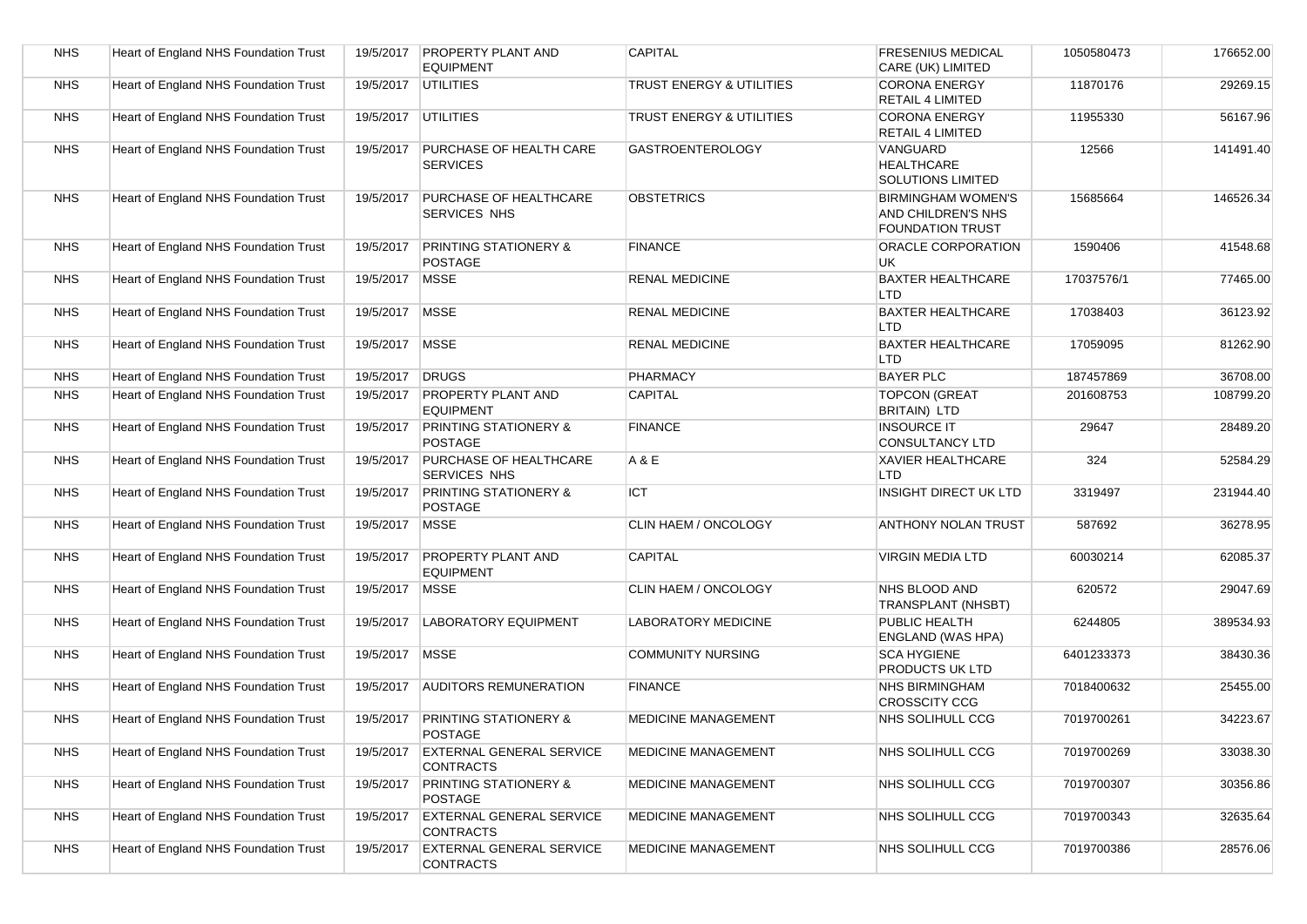| <b>NHS</b> | Heart of England NHS Foundation Trust | 19/5/2017 | <b>EXTERNAL GENERAL SERVICE</b><br><b>CONTRACTS</b>                 | <b>MEDICINE MANAGEMENT</b>          | NHS SOLIHULL CCG                             | 7019700413     | 30284.99  |
|------------|---------------------------------------|-----------|---------------------------------------------------------------------|-------------------------------------|----------------------------------------------|----------------|-----------|
| <b>NHS</b> | Heart of England NHS Foundation Trust | 19/5/2017 | <b>PROPERTY PLANT AND</b><br><b>EQUIPMENT</b>                       | <b>CAPITAL</b>                      | PHILIPS UK AND IRELAND<br><b>LTD</b>         | 7300253325     | 70208.64  |
| <b>NHS</b> | Heart of England NHS Foundation Trust | 19/5/2017 | <b>PROPERTY PLANT AND</b><br><b>EQUIPMENT</b>                       | <b>CAPITAL</b>                      | PHILIPS UK AND IRELAND<br><b>LTD</b>         | 7300253519     | 54875.43  |
| <b>NHS</b> | Heart of England NHS Foundation Trust | 19/5/2017 | FURNITURE OFFICE & COMPUTER MEDICINE MANAGEMENT<br><b>EQUIPMENT</b> |                                     | THE PHOENIX<br><b>PARTNERSHIP</b>            | 7328           | 40473.00  |
| <b>NHS</b> | Heart of England NHS Foundation Trust | 19/5/2017 | <b>MSSE</b>                                                         | <b>LABORATORY MEDICINE</b>          | NHS BLOOD AND<br><b>TRANSPLANT (NHSBT)</b>   | 858588         | 147701.25 |
| <b>NHS</b> | Heart of England NHS Foundation Trust | 19/5/2017 | <b>CONTRACT HOTEL SERVICES</b>                                      | <b>HOTEL SERVICES</b>               | <b>G4S FACILITIES</b><br>MANAGEMENT (UK) LTD | 90187746       | 133825.15 |
| <b>NHS</b> | Heart of England NHS Foundation Trust | 19/5/2017 | <b>MSSE</b>                                                         | <b>SURGERY MANAGEMENT</b>           | DE LAGE LANDEN<br><b>LEASING LTD</b>         | 95611700000435 | 34342.37  |
| <b>NHS</b> | Heart of England NHS Foundation Trust | 19/5/2017 | <b>OTHER MISCELLANEOUS</b>                                          | <b>RADIOLOGY</b>                    | <b>MEDICA REPORTING</b><br><b>LIMITED</b>    | 9817           | 60245.08  |
| <b>NHS</b> | Heart of England NHS Foundation Trust | 19/5/2017 | <b>DRUGS</b>                                                        | <b>RADIOLOGY</b>                    | ALLIANCE MEDICAL LTD                         | AML-059317     | 52780.80  |
| <b>NHS</b> | Heart of England NHS Foundation Trust | 19/5/2017 | <b>UTILITIES</b>                                                    | <b>TRUST ENERGY &amp; UTILITIES</b> | <b>ENER-G COMBINED</b><br><b>POWER</b>       | BIRM39         | 290093.54 |
| <b>NHS</b> | Heart of England NHS Foundation Trust | 19/5/2017 | <b>QUALIFIED AGENCY NURSES</b>                                      | <b>RESPIRATORY MEDICINE</b>         | YOUR WORLD<br><b>RECRUITMENT LTD</b>         | HEFT2-161994   | 384.21    |
| <b>NHS</b> | Heart of England NHS Foundation Trust | 19/5/2017 | <b>QUALIFIED AGENCY NURSES</b>                                      | <b>ELDERLY MEDICINE</b>             | YOUR WORLD<br><b>RECRUITMENT LTD</b>         | HEFT2-161994   | 384.21    |
| <b>NHS</b> | Heart of England NHS Foundation Trust | 19/5/2017 | <b>QUALIFIED AGENCY NURSES</b>                                      | ELDERLY MEDICINE                    | YOUR WORLD<br><b>RECRUITMENT LTD</b>         | HEFT2-161994   | 432.88    |
| <b>NHS</b> | Heart of England NHS Foundation Trust | 19/5/2017 | <b>QUALIFIED AGENCY NURSES</b>                                      | <b>STROKE</b>                       | YOUR WORLD<br><b>RECRUITMENT LTD</b>         | HEFT2-161994   | 1394.93   |
| <b>NHS</b> | Heart of England NHS Foundation Trust | 19/5/2017 | <b>QUALIFIED AGENCY NURSES</b>                                      | <b>ACUTE MEDICINE</b>               | YOUR WORLD<br><b>RECRUITMENT LTD</b>         | HEFT2-161994   | 407.21    |
| <b>NHS</b> | Heart of England NHS Foundation Trust | 19/5/2017 | <b>QUALIFIED AGENCY NURSES</b>                                      | <b>STROKE</b>                       | YOUR WORLD<br><b>RECRUITMENT LTD</b>         | HEFT2-161994   | 768.40    |
| <b>NHS</b> | Heart of England NHS Foundation Trust | 19/5/2017 | QUALIFIED AGENCY NURSES                                             | <b>GENERAL MEDICINE</b>             | YOUR WORLD<br><b>RECRUITMENT LTD</b>         | HEFT2-161994   | 2119.57   |
| <b>NHS</b> | Heart of England NHS Foundation Trust | 19/5/2017 | <b>QUALIFIED AGENCY NURSES</b>                                      | <b>GENERAL MEDICINE</b>             | YOUR WORLD<br><b>RECRUITMENT LTD</b>         | HEFT2-161994   | 4281.60   |
| <b>NHS</b> | Heart of England NHS Foundation Trust | 19/5/2017 | QUALIFIED AGENCY NURSES                                             | A & E                               | YOUR WORLD<br><b>RECRUITMENT LTD</b>         | HEFT2-161994   | 2672.33   |
| <b>NHS</b> | Heart of England NHS Foundation Trust | 19/5/2017 | <b>QUALIFIED AGENCY NURSES</b>                                      | A & E                               | YOUR WORLD<br><b>RECRUITMENT LTD</b>         | HEFT2-161994   | 6996.60   |
| <b>NHS</b> | Heart of England NHS Foundation Trust | 19/5/2017 | <b>QUALIFIED AGENCY NURSES</b>                                      | <b>CARDIOLOGY</b>                   | YOUR WORLD<br><b>RECRUITMENT LTD</b>         | HEFT2-161994   | 384.21    |
| <b>NHS</b> | Heart of England NHS Foundation Trust | 19/5/2017 | <b>QUALIFIED AGENCY NURSES</b>                                      | ELDERLY MEDICINE                    | YOUR WORLD<br><b>RECRUITMENT LTD</b>         | HEFT2-161994   | 384.21    |
| <b>NHS</b> | Heart of England NHS Foundation Trust | 19/5/2017 | <b>QUALIFIED AGENCY NURSES</b>                                      | <b>GENERAL SURGERY</b>              | YOUR WORLD<br><b>RECRUITMENT LTD</b>         | HEFT2-161994   | 384.21    |
| <b>NHS</b> | Heart of England NHS Foundation Trust | 19/5/2017 | <b>QUALIFIED AGENCY NURSES</b>                                      | <b>CARDIOLOGY</b>                   | YOUR WORLD<br><b>RECRUITMENT LTD</b>         | HEFT2-161994   | 396.37    |
| <b>NHS</b> | Heart of England NHS Foundation Trust | 19/5/2017 | <b>QUALIFIED AGENCY NURSES</b>                                      | WOMENS & CHILDRENS MANAGEMENT       | YOUR WORLD<br><b>RECRUITMENT LTD</b>         | HEFT2-161994   | 457.18    |
| <b>NHS</b> | Heart of England NHS Foundation Trust | 19/5/2017 | QUALIFIED AGENCY NURSES                                             | <b>ACUTE MEDICINE</b>               | YOUR WORLD<br>RECRUITMENT LTD                | HEFT2-161994   | 988.52    |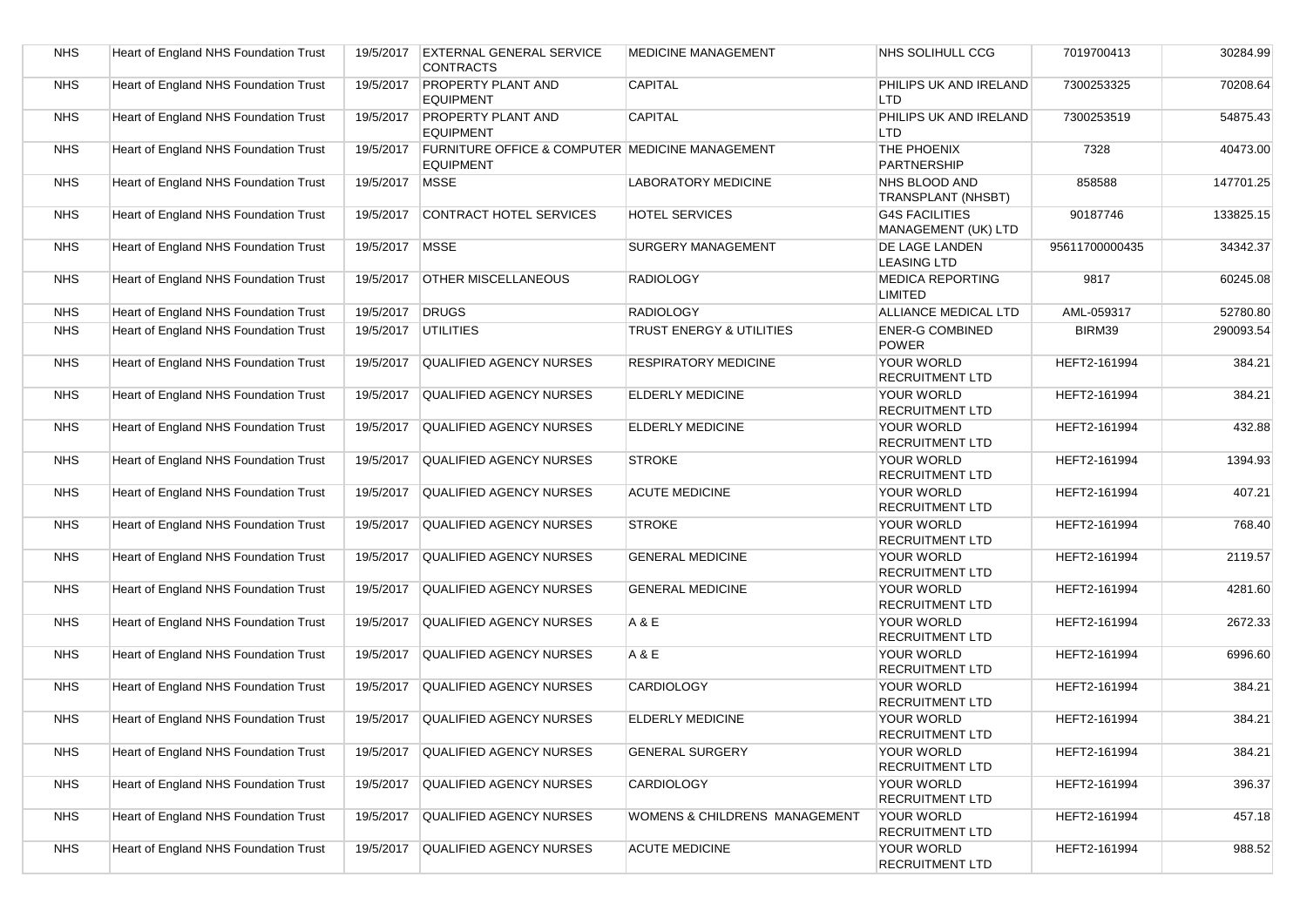| <b>NHS</b> | Heart of England NHS Foundation Trust |           | 19/5/2017 QUALIFIED AGENCY NURSES | <b>THORACIC SURGERY</b>          | YOUR WORLD<br><b>RECRUITMENT LTD</b>                                      | HEFT2-161994 | 1307.57 |
|------------|---------------------------------------|-----------|-----------------------------------|----------------------------------|---------------------------------------------------------------------------|--------------|---------|
| <b>NHS</b> | Heart of England NHS Foundation Trust | 19/5/2017 | QUALIFIED AGENCY NURSES           | CARDIOLOGY                       | YOUR WORLD<br><b>RECRUITMENT LTD</b>                                      | HEFT2-161994 | 384.21  |
| <b>NHS</b> | Heart of England NHS Foundation Trust | 19/5/2017 | <b>QUALIFIED AGENCY NURSES</b>    | <b>INFECTIOUS DISEASES</b>       | YOUR WORLD<br><b>RECRUITMENT LTD</b>                                      | HEFT2-161994 | 384.21  |
| <b>NHS</b> | Heart of England NHS Foundation Trust | 19/5/2017 | QUALIFIED AGENCY NURSES           | TRAUMA & ORTHOPAEDICS            | YOUR WORLD<br><b>RECRUITMENT LTD</b>                                      | HEFT2-161994 | 396.37  |
| <b>NHS</b> | Heart of England NHS Foundation Trust | 19/5/2017 | <b>QUALIFIED AGENCY NURSES</b>    | TRAUMA & ORTHOPAEDICS            | YOUR WORLD<br><b>RECRUITMENT LTD</b>                                      | HEFT2-161994 | 406.53  |
| <b>NHS</b> | Heart of England NHS Foundation Trust | 19/5/2017 | QUALIFIED AGENCY NURSES           | TRAUMA & ORTHOPAEDICS            | YOUR WORLD<br><b>RECRUITMENT LTD</b>                                      | HEFT2-161994 | 1094.15 |
| <b>NHS</b> | Heart of England NHS Foundation Trust | 19/5/2017 | QUALIFIED AGENCY NURSES           | <b>RESPIRATORY MEDICINE</b>      | <b>YOUR WORLD</b><br><b>RECRUITMENT LTD</b>                               | HEFT2-161994 | 396.37  |
| <b>NHS</b> | Heart of England NHS Foundation Trust | 19/5/2017 | QUALIFIED AGENCY NURSES           | <b>DIABETES</b>                  | <b>YOUR WORLD</b><br><b>RECRUITMENT LTD</b>                               | HEFT2-161994 | 406.42  |
| <b>NHS</b> | Heart of England NHS Foundation Trust | 19/5/2017 | QUALIFIED AGENCY NURSES           | <b>STROKE</b>                    | <b>YOUR WORLD</b><br><b>RECRUITMENT LTD</b>                               | HEFT2-161994 | 568.18  |
| <b>NHS</b> | Heart of England NHS Foundation Trust | 19/5/2017 | QUALIFIED AGENCY NURSES           | <b>DIABETES</b>                  | <b>YOUR WORLD</b><br><b>RECRUITMENT LTD</b>                               | HEFT2-161994 | 799.85  |
| <b>NHS</b> | Heart of England NHS Foundation Trust | 19/5/2017 | QUALIFIED AGENCY NURSES           | <b>GYNAECOLOGY</b>               | <b>YOUR WORLD</b><br><b>RECRUITMENT LTD</b>                               | HEFT2-161994 | 817.08  |
| <b>NHS</b> | Heart of England NHS Foundation Trust | 19/5/2017 | QUALIFIED AGENCY NURSES           | <b>TRAUMA &amp; ORTHOPAEDICS</b> | <b>YOUR WORLD</b><br><b>RECRUITMENT LTD</b>                               | HEFT2-161994 | 1469.02 |
| <b>NHS</b> | Heart of England NHS Foundation Trust | 19/5/2017 | QUALIFIED AGENCY NURSES           | <b>CRITICAL CARE</b>             | YOUR WORLD<br><b>RECRUITMENT LTD</b>                                      | HEFT2-161994 | 1950.22 |
| <b>NHS</b> | Heart of England NHS Foundation Trust | 19/5/2017 | QUALIFIED AGENCY NURSES           | <b>RENAL MEDICINE</b>            | YOUR WORLD<br><b>RECRUITMENT LTD</b>                                      | HEFT2-161994 | 432.88  |
| <b>NHS</b> | Heart of England NHS Foundation Trust | 19/5/2017 | <b>QUALIFIED AGENCY NURSES</b>    | <b>GENERAL SURGERY</b>           | <b>YOUR WORLD</b><br>RECRUITMENT LTD                                      | HEFT2-161994 | 471.28  |
| <b>NHS</b> | Heart of England NHS Foundation Trust | 19/5/2017 | QUALIFIED AGENCY NURSES           | <b>GYNAECOLOGY</b>               | YOUR WORLD<br><b>RECRUITMENT LTD</b>                                      | HEFT2-161994 | 673.64  |
| <b>NHS</b> | Heart of England NHS Foundation Trust | 19/5/2017 | QUALIFIED AGENCY NURSES           | <b>GENERAL MEDICINE</b>          | <b>YOUR WORLD</b><br><b>RECRUITMENT LTD</b>                               | HEFT2-161994 | 1152.62 |
| <b>NHS</b> | Heart of England NHS Foundation Trust | 19/5/2017 | QUALIFIED AGENCY NURSES           | <b>GASTROENTEROLOGY</b>          | <b>YOUR WORLD</b><br><b>RECRUITMENT LTD</b>                               | HEFT2-161994 | 1174.83 |
| <b>NHS</b> | Heart of England NHS Foundation Trust | 19/5/2017 | QUALIFIED AGENCY NURSES           | <b>TRAUMA &amp; ORTHOPAEDICS</b> | YOUR WORLD<br><b>RECRUITMENT LTD</b>                                      | HEFT2-161994 | 1219.24 |
| <b>NHS</b> | Heart of England NHS Foundation Trust | 19/5/2017 | QUALIFIED AGENCY NURSES           | <b>RESPIRATORY MEDICINE</b>      | YOUR WORLD<br><b>RECRUITMENT LTD</b>                                      | HEFT2-161994 | 1968.33 |
| <b>NHS</b> | Heart of England NHS Foundation Trust | 19/5/2017 | QUALIFIED AGENCY NURSES           | <b>RADIOLOGY</b>                 | <b>MANORBASE LTD</b><br><b>TRADING AS FIRSTPOINT</b><br><b>HEALTHCARE</b> | HEFT2-162006 | 1650.67 |
| <b>NHS</b> | Heart of England NHS Foundation Trust | 19/5/2017 | <b>QUALIFIED AGENCY NURSES</b>    | <b>THERAPIES</b>                 | <b>MANORBASE LTD</b><br><b>TRADING AS FIRSTPOINT</b><br><b>HEALTHCARE</b> | HEFT2-162006 | 381.90  |
| <b>NHS</b> | Heart of England NHS Foundation Trust | 19/5/2017 | <b>QUALIFIED AGENCY NURSES</b>    | <b>THEATRES</b>                  | <b>MANORBASE LTD</b><br><b>TRADING AS FIRSTPOINT</b><br><b>HEALTHCARE</b> | HEFT2-162006 | 5427.02 |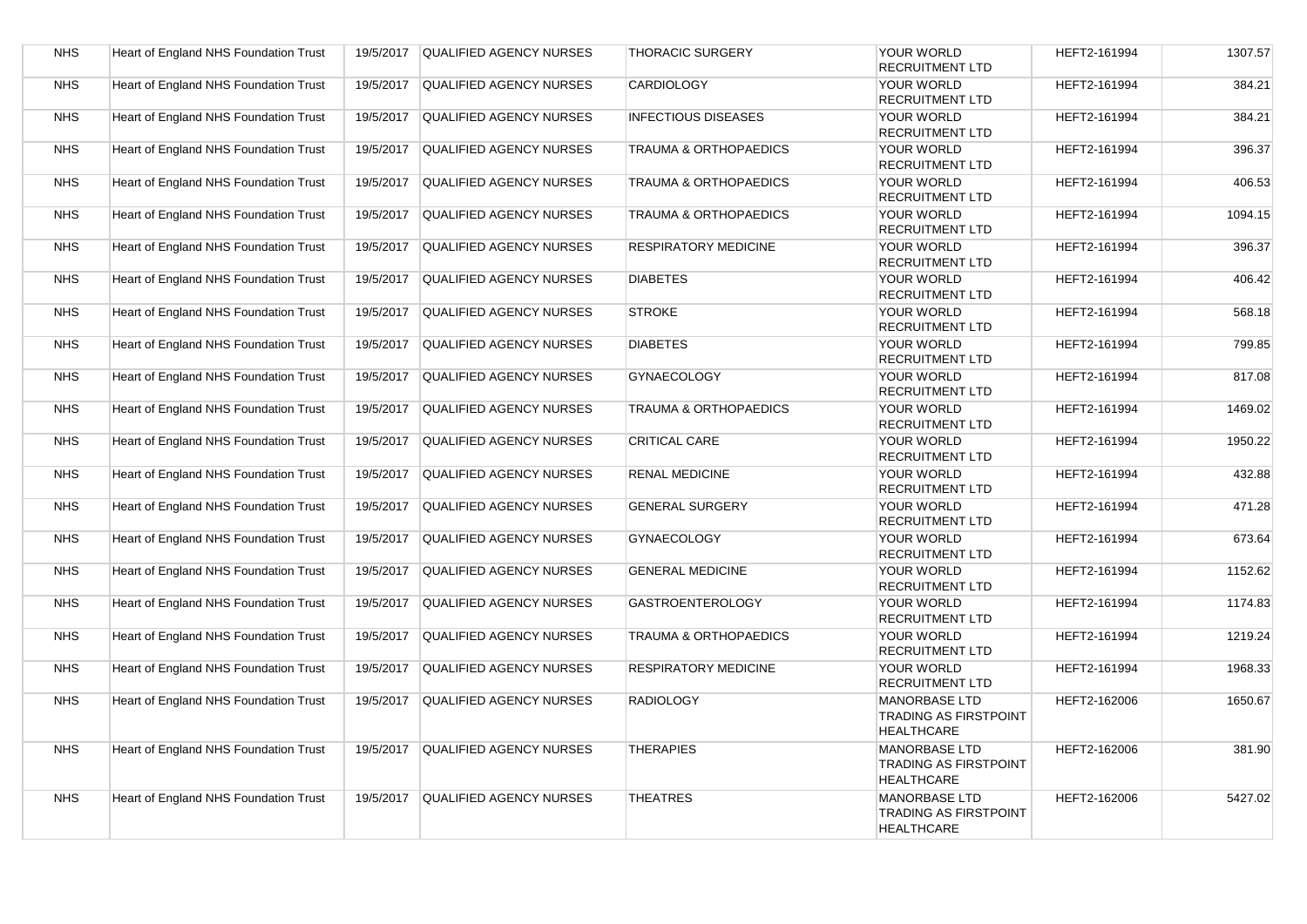| <b>NHS</b> | Heart of England NHS Foundation Trust        | 19/5/2017 | <b>QUALIFIED AGENCY NURSES</b>                       | <b>THEATRES</b>             | <b>MANORBASE LTD</b><br><b>TRADING AS FIRSTPOINT</b><br><b>HEALTHCARE</b> | HEFT2-162006                                           | 43132.69   |
|------------|----------------------------------------------|-----------|------------------------------------------------------|-----------------------------|---------------------------------------------------------------------------|--------------------------------------------------------|------------|
| <b>NHS</b> | <b>Heart of England NHS Foundation Trust</b> | 19/5/2017 | <b>QUALIFIED AGENCY NURSES</b>                       | <b>ACUTE MEDICINE</b>       | <b>MANORBASE LTD</b><br><b>TRADING AS FIRSTPOINT</b><br><b>HEALTHCARE</b> | HEFT2-162006                                           | 216.42     |
| <b>NHS</b> | Heart of England NHS Foundation Trust        | 19/5/2017 | QUALIFIED AGENCY NURSES                              | <b>THEATRES</b>             | <b>MANORBASE LTD</b><br><b>TRADING AS FIRSTPOINT</b><br><b>HEALTHCARE</b> | HEFT2-162006                                           | 3678.30    |
| <b>NHS</b> | <b>Heart of England NHS Foundation Trust</b> | 19/5/2017 | QUALIFIED AGENCY NURSES                              | <b>GENERAL MEDICINE</b>     | <b>MANORBASE LTD</b><br><b>TRADING AS FIRSTPOINT</b><br><b>HEALTHCARE</b> | HEFT2-162006                                           | 257.02     |
| <b>NHS</b> | <b>Heart of England NHS Foundation Trust</b> | 19/5/2017 | QUALIFIED AGENCY NURSES                              | <b>THEATRES</b>             | <b>MANORBASE LTD</b><br><b>TRADING AS FIRSTPOINT</b><br><b>HEALTHCARE</b> | HEFT2-162006                                           | 1095.46    |
| <b>NHS</b> | Heart of England NHS Foundation Trust        | 19/5/2017 | <b>QUALIFIED AGENCY NURSES</b>                       | <b>RESPIRATORY MEDICINE</b> | <b>MANORBASE LTD</b><br><b>TRADING AS FIRSTPOINT</b><br><b>HEALTHCARE</b> | HEFT2-162006                                           | 404.48     |
| <b>NHS</b> | Heart of England NHS Foundation Trust        | 19/5/2017 | <b>OTHER CREDITORS CURRENT</b>                       | <b>BALANCE SHEET</b>        | CHILDCARE VOUCHERS<br><b>LTD</b>                                          | IN149349711                                            | 75694.91   |
| <b>NHS</b> | Heart of England NHS Foundation Trust        |           | 19/5/2017 EXECUTIVE DIRECTORS                        | <b>TRUST BOARD</b>          | UNIVERSITY HOSPITAL<br><b>BIRMINGHAM NHS</b><br><b>FOUNDATION TRUST</b>   | OP/T040985                                             | 157756.00  |
| <b>NHS</b> | Heart of England NHS Foundation Trust        |           | 19/5/2017 EXECUTIVE DIRECTORS                        | <b>TRUST BOARD</b>          | UNIVERSITY HOSPITAL<br><b>BIRMINGHAM NHS</b><br><b>FOUNDATION TRUST</b>   | OP/T047308                                             | 131004.00  |
| <b>NHS</b> | Heart of England NHS Foundation Trust        | 19/5/2017 | <b>PURCHASE OF HEALTHCARE</b><br><b>SERVICES NHS</b> | NEUROLOGY                   | SANDWELL + WEST<br><b>BIRMINGHAM HOSPITALS</b><br><b>NHS TRUST</b>        | SSINV-13241                                            | 72785.00   |
| <b>NHS</b> | Heart of England NHS Foundation Trust        | 19/5/2017 | <b>LABORATORY EQUIPMENT</b>                          | <b>OBSTETRICS</b>           | SANDWELL + WEST<br><b>BIRMINGHAM HOSPITALS</b><br><b>NHS TRUST</b>        | SSINV-13820                                            | 25460.00   |
| <b>NHS</b> | Heart of England NHS Foundation Trust        | 19/5/2017 | <b>PRINTING STATIONERY &amp;</b><br><b>POSTAGE</b>   | <b>OBSTETRICS</b>           | SANDWELL + WEST<br><b>BIRMINGHAM HOSPITALS</b><br><b>NHS TRUST</b>        | SSINV-13875                                            | 30141.00   |
| <b>NHS</b> | Heart of England NHS Foundation Trust        | 19/5/2017 | <b>PURCHASE OF HEALTHCARE</b><br><b>SERVICES NHS</b> | NEUROLOGY                   | SANDWELL + WEST<br><b>BIRMINGHAM HOSPITALS</b><br><b>NHS TRUST</b>        | SSINV-13886                                            | 54302.00   |
| <b>NHS</b> | Heart of England NHS Foundation Trust        | 17/5/2017 | <b>OTHER CREDITORS CURRENT</b>                       | <b>BALANCE SHEET</b>        | HM REVENUE AND<br><b>CUSTOMS -</b><br><b>CUMBERNAULD</b>                  | 068PD000020231701/<br>20.05.17                         | 9412745.28 |
| <b>NHS</b> | Heart of England NHS Foundation Trust        |           | 17/5/2017 TRAINING                                   | <b>WORKFORCE</b>            | HM REVENUE AND<br><b>CUSTOMS -</b><br><b>CUMBERNAULD</b>                  | 068PD000020231701/<br>20.05.17                         | 146926.00  |
| <b>NHS</b> | <b>Heart of England NHS Foundation Trust</b> | 17/5/2017 | CASH - COMMERCIAL BANKS AND BALANCE SHEET<br>IN HAND |                             | <b>CASH BOOK PAYMENTS</b>                                                 | <b>HADGKISS HUGHES</b><br>& BEALE<br><b>SOLICITORS</b> | 27655.00   |
| <b>NHS</b> | Heart of England NHS Foundation Trust        | 17/5/2017 | <b>OTHER ESTABLISHMENT COSTS</b>                     | <b>GOVERNANCE</b>           | <b>NHS LITIGATION</b><br><b>AUTHORITY</b>                                 | SICX/00120574                                          | 2364426.30 |
| <b>NHS</b> | Heart of England NHS Foundation Trust        | 17/5/2017 | <b>OTHER ESTABLISHMENT COSTS</b>                     | GOVERNANCE                  | <b>NHS LITIGATION</b><br><b>AUTHORITY</b>                                 | SICX/00120575                                          | 39392.80   |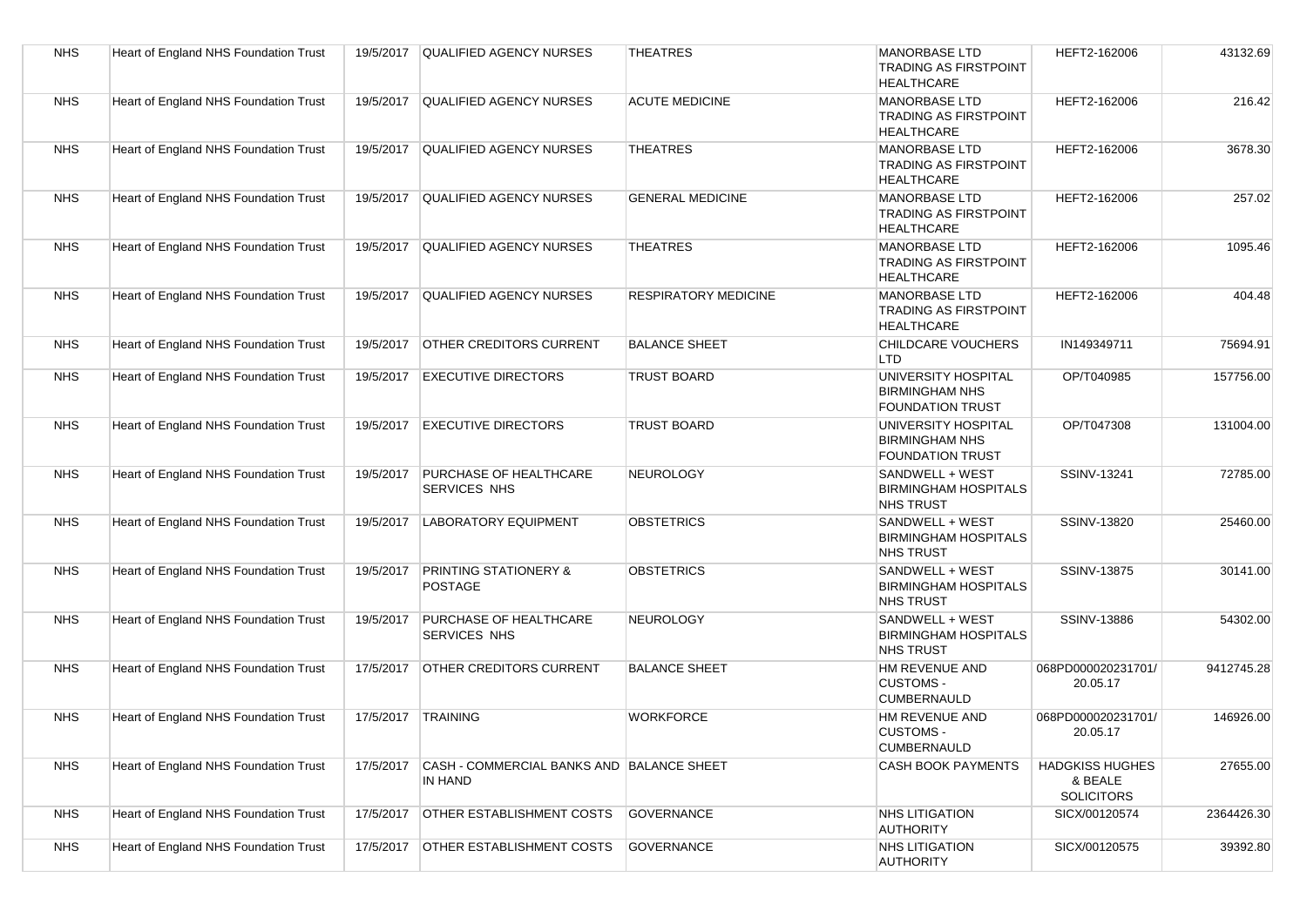| <b>NHS</b> | Heart of England NHS Foundation Trust | 12/5/2017 | <b>PROPERTY PLANT AND</b><br><b>EQUIPMENT</b> | <b>CAPITAL</b>                   | <b>VIRGIN MEDIA LTD</b>                                                   | 60030212       | 1265519.35 |
|------------|---------------------------------------|-----------|-----------------------------------------------|----------------------------------|---------------------------------------------------------------------------|----------------|------------|
| <b>NHS</b> | Heart of England NHS Foundation Trust | 12/5/2017 | <b>QUALIFIED AGENCY NURSES</b>                | <b>THEATRES</b>                  | <b>MANORBASE LTD</b><br><b>TRADING AS FIRSTPOINT</b><br><b>HEALTHCARE</b> | HEFT2-161417   | 4582.81    |
| <b>NHS</b> | Heart of England NHS Foundation Trust | 12/5/2017 | <b>QUALIFIED AGENCY NURSES</b>                | <b>THEATRES</b>                  | <b>MANORBASE LTD</b><br><b>TRADING AS FIRSTPOINT</b><br><b>HEALTHCARE</b> | HEFT2-161417   | 4633.06    |
| <b>NHS</b> | Heart of England NHS Foundation Trust | 12/5/2017 | <b>QUALIFIED AGENCY NURSES</b>                | <b>THEATRES</b>                  | <b>MANORBASE LTD</b><br><b>TRADING AS FIRSTPOINT</b><br><b>HEALTHCARE</b> | HEFT2-161417   | 30585.63   |
| <b>NHS</b> | Heart of England NHS Foundation Trust | 12/5/2017 | QUALIFIED AGENCY NURSES                       | <b>RESPIRATORY MEDICINE</b>      | <b>MANORBASE LTD</b><br><b>TRADING AS FIRSTPOINT</b><br><b>HEALTHCARE</b> | HEFT2-161417   | 497.77     |
| <b>NHS</b> | Heart of England NHS Foundation Trust | 12/5/2017 | <b>QUALIFIED AGENCY NURSES</b>                | <b>THEATRES</b>                  | <b>MANORBASE LTD</b><br><b>TRADING AS FIRSTPOINT</b><br><b>HEALTHCARE</b> | HEFT2-161417   | 703.50     |
| <b>NHS</b> | Heart of England NHS Foundation Trust | 12/5/2017 | <b>QUALIFIED AGENCY NURSES</b>                | <b>THERAPIES</b>                 | <b>MANORBASE LTD</b><br>TRADING AS FIRSTPOINT<br><b>HEALTHCARE</b>        | HEFT2-161417   | 381.90     |
| <b>NHS</b> | Heart of England NHS Foundation Trust | 12/5/2017 | <b>QUALIFIED AGENCY NURSES</b>                | <b>TRAUMA &amp; ORTHOPAEDICS</b> | TNA MEDICAL LTD                                                           | HEFT2-161423   | 384.20     |
| <b>NHS</b> | Heart of England NHS Foundation Trust | 12/5/2017 | <b>QUALIFIED AGENCY NURSES</b>                | <b>GYNAECOLOGY</b>               | <b>TNA MEDICAL LTD</b>                                                    | HEFT2-161423   | 800.50     |
| <b>NHS</b> | Heart of England NHS Foundation Trust | 12/5/2017 | QUALIFIED AGENCY NURSES                       | ELDERLY MEDICINE                 | TNA MEDICAL LTD                                                           | HEFT2-161423   | 2367.40    |
| <b>NHS</b> | Heart of England NHS Foundation Trust | 12/5/2017 | <b>QUALIFIED AGENCY NURSES</b>                | <b>RESPIRATORY MEDICINE</b>      | TNA MEDICAL LTD                                                           | HEFT2-161423   | 9093.42    |
| <b>NHS</b> | Heart of England NHS Foundation Trust | 12/5/2017 | <b>QUALIFIED AGENCY NURSES</b>                | <b>RESPIRATORY MEDICINE</b>      | TNA MEDICAL LTD                                                           | HEFT2-161423   | 1358.37    |
| <b>NHS</b> | Heart of England NHS Foundation Trust | 12/5/2017 | QUALIFIED AGENCY NURSES                       | <b>GENERAL MEDICINE</b>          | TNA MEDICAL LTD                                                           | HEFT2-161423   | 957.79     |
| <b>NHS</b> | Heart of England NHS Foundation Trust | 12/5/2017 | QUALIFIED AGENCY NURSES                       | ELDERLY MEDICINE                 | TNA MEDICAL LTD                                                           | HEFT2-161423   | 216.46     |
| <b>NHS</b> | Heart of England NHS Foundation Trust | 12/5/2017 | QUALIFIED AGENCY NURSES                       | <b>GENERAL SURGERY</b>           | TNA MEDICAL LTD                                                           | HEFT2-161423   | 744.07     |
| <b>NHS</b> | Heart of England NHS Foundation Trust | 12/5/2017 | <b>QUALIFIED AGENCY NURSES</b>                | ELDERLY MEDICINE                 | TNA MEDICAL LTD                                                           | HEFT2-161423   | 13784.81   |
| <b>NHS</b> | Heart of England NHS Foundation Trust | 12/5/2017 | <b>QUALIFIED AGENCY NURSES</b>                | <b>THORACIC SURGERY</b>          | TNA MEDICAL LTD                                                           | HEFT2-161423   | 1328.38    |
| <b>NHS</b> | Heart of England NHS Foundation Trust | 12/5/2017 | <b>PROPERTY PLANT AND</b><br><b>EQUIPMENT</b> | CAPITAL                          | <b>KCOM GROUP PUBLIC</b><br><b>LIMITED COMPANY T/A</b><br><b>AFFINITI</b> | INV0258293     | 2069295.00 |
| <b>NHS</b> | Heart of England NHS Foundation Trust | 5/5/2017  | <b>PROPERTY PLANT AND</b><br><b>EQUIPMENT</b> | <b>CAPITAL</b>                   | <b>E MANTON LIMITED</b>                                                   | 10600          | 78712.80   |
| <b>NHS</b> | Heart of England NHS Foundation Trust | 5/5/2017  | <b>PROPERTY PLANT AND</b><br><b>EQUIPMENT</b> | <b>CAPITAL</b>                   | <b>E MANTON LIMITED</b>                                                   | 10600C         | 70552.38   |
| <b>NHS</b> | Heart of England NHS Foundation Trust | 5/5/2017  | PURCHASE OF HEALTH CARE<br><b>SERVICES</b>    | <b>GASTROENTEROLOGY</b>          | VANGUARD<br><b>HEALTHCARE</b><br><b>SOLUTIONS LIMITED</b>                 | 12533          | 123036.00  |
| <b>NHS</b> | Heart of England NHS Foundation Trust | 5/5/2017  | <b>PROPERTY PLANT AND</b><br><b>EQUIPMENT</b> | CAPITAL                          | <b>CONMED LINVATEC UK</b>                                                 | 1289291        | 34464.00   |
| <b>NHS</b> | Heart of England NHS Foundation Trust | 5/5/2017  | <b>DRUGS</b>                                  | PHARMACY                         | ROCHE PRODUCTS LTD<br>(PHARMACEUTICALS)                                   | 1321937175     | 29317.80   |
| <b>NHS</b> | Heart of England NHS Foundation Trust | 5/5/2017  | <b>DRUGS</b>                                  | <b>PHARMACY</b>                  | <b>BAYER PLC</b>                                                          | 187455383      | 31464.00   |
| <b>NHS</b> | Heart of England NHS Foundation Trust | 5/5/2017  | <b>DRUGS</b>                                  | <b>PHARMACY</b>                  | <b>BAYER PLC</b>                                                          | 187456316      | 41952.00   |
| <b>NHS</b> | Heart of England NHS Foundation Trust | 5/5/2017  | <b>DRUGS</b>                                  | PHARMACY                         | <b>BAYER PLC</b>                                                          | 187457207      | 26220.00   |
| <b>NHS</b> | Heart of England NHS Foundation Trust | 5/5/2017  | <b>SENIOR MEDICAL</b>                         | <b>DIABETES</b>                  | UNIVERSITY OF<br><b>BIRMINGHAM.</b>                                       | 200SLA/0000488 | 114545.26  |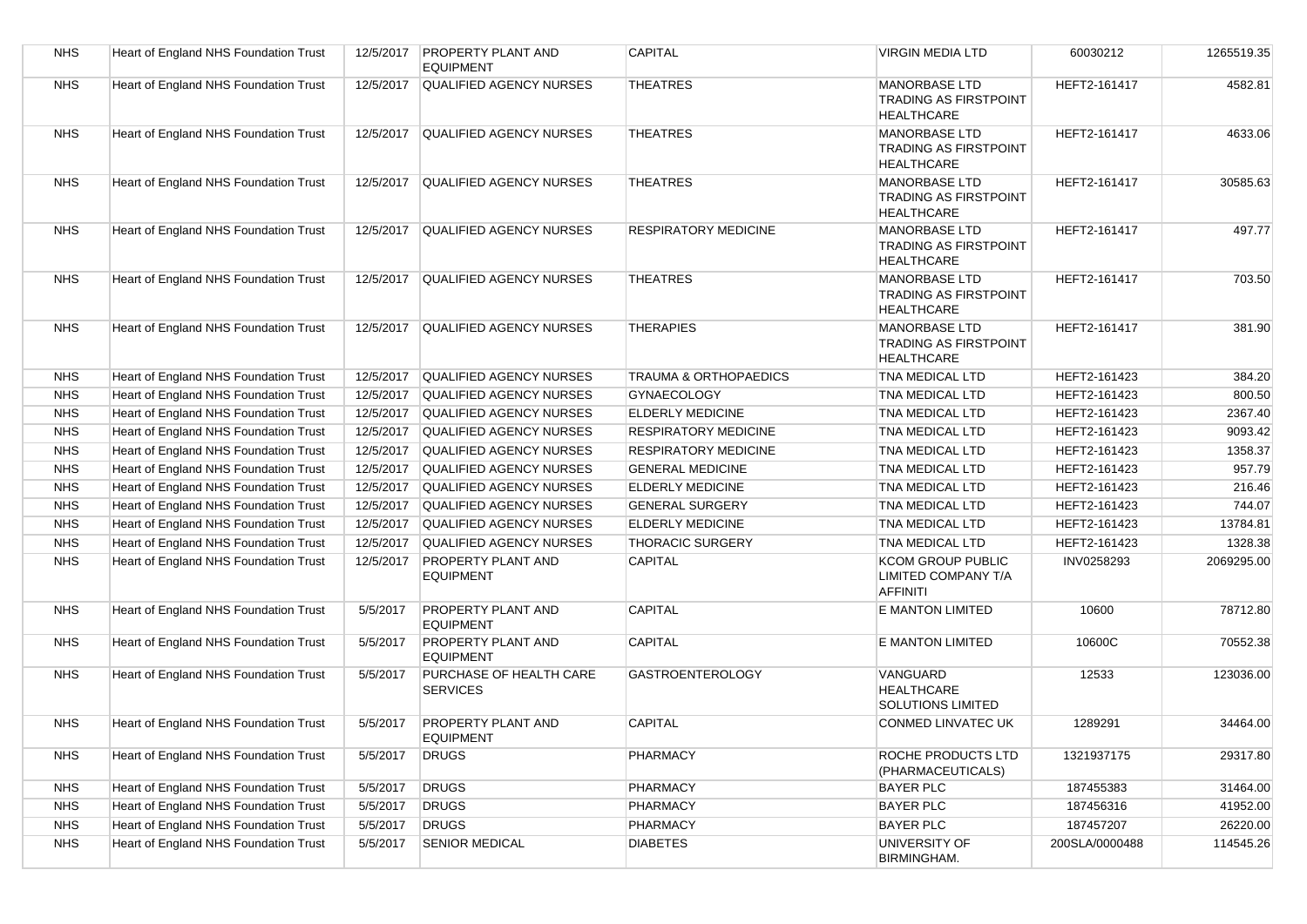| <b>NHS</b> | Heart of England NHS Foundation Trust | 5/5/2017 | <b>SENIOR MEDICAL</b>                                                 | <b>DIABETES</b>                  | UNIVERSITY OF<br><b>BIRMINGHAM.</b>                                                          | 200SLA/0000505  | 114545.26  |
|------------|---------------------------------------|----------|-----------------------------------------------------------------------|----------------------------------|----------------------------------------------------------------------------------------------|-----------------|------------|
| <b>NHS</b> | Heart of England NHS Foundation Trust | 5/5/2017 | <b>BUILDING &amp; ENGINEERING</b><br><b>CONTRACTS &amp; EQUIPMENT</b> | <b>IRREGULAR WORKS</b>           | MITIE TECHNICAL<br><b>FACILITIES</b><br><b>MANAGEMENT LTD</b>                                | 211127627       | 123912.00  |
| <b>NHS</b> | Heart of England NHS Foundation Trust | 5/5/2017 | <b>PROPERTY PLANT AND</b><br><b>EQUIPMENT</b>                         | <b>CAPITAL</b>                   | <b>TOSHIBA MEDICAL</b><br>SYSTEMS LTD UK                                                     | 220017217       | 76082.40   |
| <b>NHS</b> | Heart of England NHS Foundation Trust | 5/5/2017 | <b>RADIOLOGY</b>                                                      | <b>OBSTETRICS</b>                | <b>TOSHIBA MEDICAL</b><br>SYSTEMS LTD UK                                                     | 220017300       | 94092.46   |
| <b>NHS</b> | Heart of England NHS Foundation Trust | 5/5/2017 | PROPERTY PLANT AND<br><b>EQUIPMENT</b>                                | <b>CAPITAL</b>                   | <b>TOSHIBA MEDICAL</b><br>SYSTEMS LTD UK                                                     | 220018863       | 52566.00   |
| <b>NHS</b> | Heart of England NHS Foundation Trust | 5/5/2017 | PURCHASE OF HEALTHCARE<br><b>SERVICES NHS</b>                         | A & E                            | <b>XAVIER HEALTHCARE</b><br>LTD                                                              | 325             | 60330.00   |
| <b>NHS</b> | Heart of England NHS Foundation Trust | 5/5/2017 | PROPERTY PLANT AND<br><b>EQUIPMENT</b>                                | <b>CAPITAL</b>                   | PHILIPS UK AND IRELAND<br><b>LTD</b>                                                         | 7300251074      | 123618.24  |
| <b>NHS</b> | Heart of England NHS Foundation Trust | 5/5/2017 | PROPERTY PLANT AND<br><b>EQUIPMENT</b>                                | CAPITAL                          | PHILIPS UK AND IRELAND<br><b>LTD</b>                                                         | 7300252188      | 56370.51   |
| <b>NHS</b> | Heart of England NHS Foundation Trust | 5/5/2017 | <b>LABORATORY EQUIPMENT</b>                                           | <b>LABORATORY MEDICINE</b>       | <b>ABBOTT LABORATORIES</b><br><b>LTD</b>                                                     | 751174890       | 28268.50   |
| <b>NHS</b> | Heart of England NHS Foundation Trust | 5/5/2017 | <b>LABORATORY EQUIPMENT</b>                                           | <b>LABORATORY MEDICINE</b>       | <b>ABBOTT LABORATORIES</b><br>LTD                                                            | 751174890       | 32901.21   |
| <b>NHS</b> | Heart of England NHS Foundation Trust | 5/5/2017 | <b>LABORATORY EQUIPMENT</b>                                           | <b>LABORATORY MEDICINE</b>       | <b>ABBOTT LABORATORIES</b><br>LTD                                                            | 751174890       | 18240.94   |
| <b>NHS</b> | Heart of England NHS Foundation Trust | 5/5/2017 | <b>LABORATORY EQUIPMENT</b>                                           | <b>LABORATORY MEDICINE</b>       | <b>ABBOTT LABORATORIES</b><br>LTD                                                            | 751174890       | 121669.05  |
| <b>NHS</b> | Heart of England NHS Foundation Trust | 5/5/2017 | <b>LABORATORY EQUIPMENT</b>                                           | <b>LABORATORY MEDICINE</b>       | <b>ABBOTT LABORATORIES</b><br>LTD                                                            | 855206803       | 63258.00   |
| <b>NHS</b> | Heart of England NHS Foundation Trust | 5/5/2017 | <b>BUILDING &amp; ENGINEERING</b><br><b>CONTRACTS &amp; EQUIPMENT</b> | <b>IRREGULAR WORKS</b>           | <b>ASBESTOS ABATEMENT</b><br><b>SERVICES</b>                                                 | 8611/7777       | 32158.80   |
| <b>NHS</b> | Heart of England NHS Foundation Trust | 5/5/2017 | PROPERTY PLANT AND<br><b>EQUIPMENT</b>                                | CAPITAL                          | <b>AGFA HEALTHCARE LTD</b>                                                                   | 9009000489      | 57866.40   |
| <b>NHS</b> | Heart of England NHS Foundation Trust | 5/5/2017 | OTHER GENERAL SUPPLIES &<br><b>SERVICES</b>                           | CLINICAL SUPPORT RESEARCH        | UNIVERSITY OF<br><b>WARWICK</b>                                                              | 91021432        | 59241.24   |
| <b>NHS</b> | Heart of England NHS Foundation Trust | 5/5/2017 | <b>OTHER MISCELLANEOUS</b>                                            | CLINICAL SUPPORT RESEARCH        | UNIVERSITY OF<br><b>WARWICK</b>                                                              | 91021432        | 39494.16   |
| <b>NHS</b> | Heart of England NHS Foundation Trust | 5/5/2017 | OTHER GENERAL SUPPLIES &<br><b>SERVICES</b>                           | <b>CLINICAL SUPPORT RESEARCH</b> | UNIVERSITY OF<br><b>WARWICK</b>                                                              | 91021627        | 32093.20   |
| <b>NHS</b> | Heart of England NHS Foundation Trust | 5/5/2017 | <b>DRUGS</b>                                                          | <b>PHARMACY</b>                  | <b>BOOTS UK LIMITED</b>                                                                      | 9224-1800067875 | 1608837.22 |
| <b>NHS</b> | Heart of England NHS Foundation Trust | 5/5/2017 | PURCHASE OF HEALTH CARE<br><b>SERVICES</b>                            | PHARMACY                         | <b>BOOTS UK LIMITED</b>                                                                      | 9224-1800067877 | 58086.72   |
| <b>NHS</b> | Heart of England NHS Foundation Trust | 5/5/2017 | <b>BUILDING &amp; ENGINEERING</b><br><b>CONTRACTS &amp; EQUIPMENT</b> | <b>IRREGULAR WORKS</b>           | <b>SCHNEIDER ELECTRIC</b><br><b>LTD</b>                                                      | 97506389        | 49608.00   |
| <b>NHS</b> | Heart of England NHS Foundation Trust | 5/5/2017 | <b>OTHER MISCELLANEOUS</b>                                            | CLINICAL SUPPORT RESEARCH        | <b>BRUNEL UNIVERSITY</b><br><b>LONDON</b>                                                    | FI171918        | 29920.00   |
| <b>NHS</b> | Heart of England NHS Foundation Trust | 5/5/2017 | <b>OTHER MISCELLANEOUS</b>                                            | <b>GASTROENTEROLOGY</b>          | <b>KEYMED MEDICAL AND</b><br><b>INDUSTRIAL EQUIPMENT</b><br>LTD T/A OLYMPUS<br><b>KEYMED</b> | <b>II115427</b> | 1016286.90 |
| <b>NHS</b> | Heart of England NHS Foundation Trust | 5/5/2017 | <b>BUILDING &amp; ENGINEERING</b><br><b>CONTRACTS &amp; EQUIPMENT</b> | <b>IRREGULAR WORKS</b>           | <b>HARLAND SIMON PLC</b>                                                                     | SIN023926       | 29250.00   |